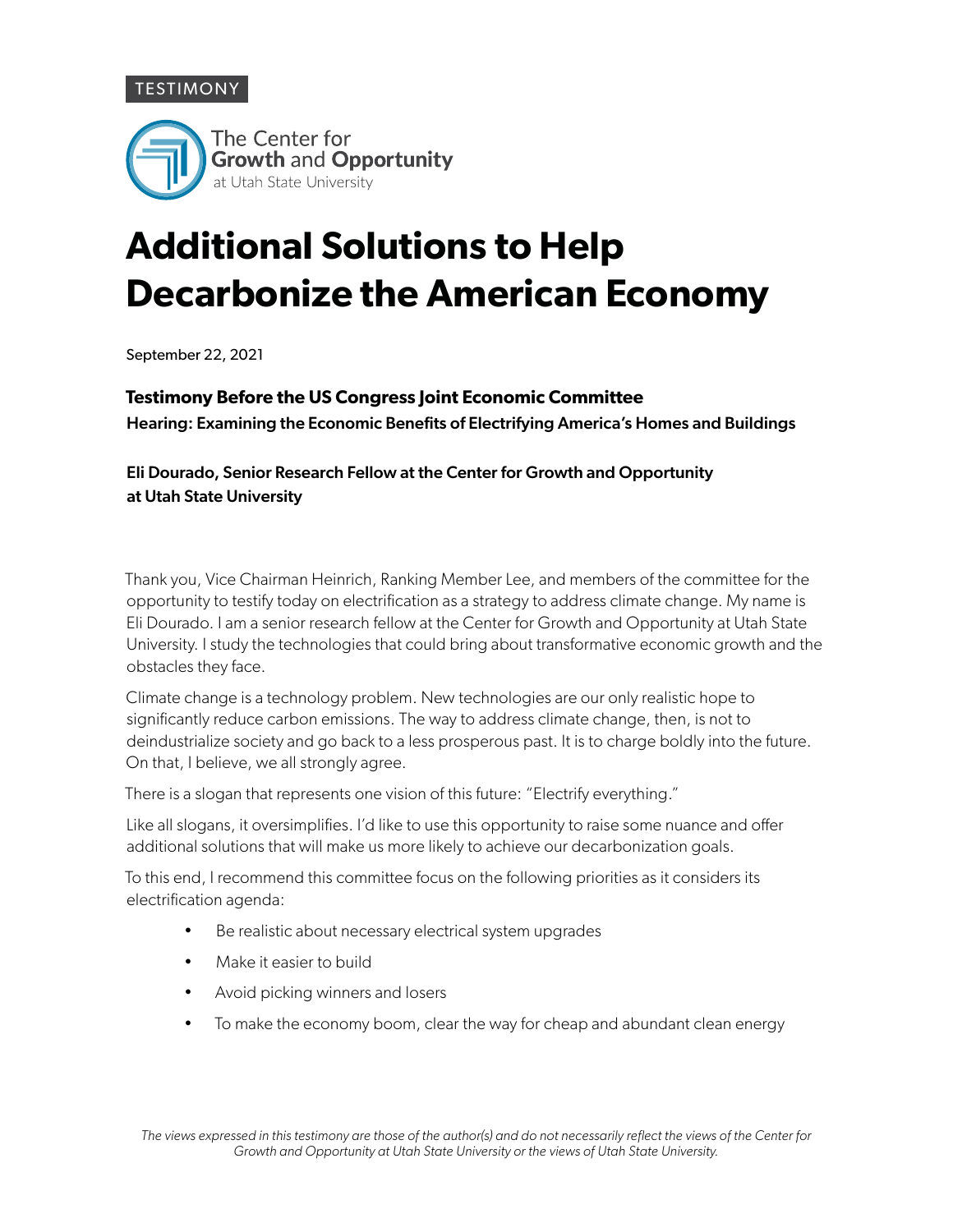## **Be realistic about necessary electrical system upgrades**

Electrifying heating makes financial sense for many, but not all, individual homeowners. According to research from the Rocky Mountain Institute, electric heat pumps would lower costs for customers replacing oil or propane heating systems and for most new construction, but not usually for customers using modern natural gas furnaces.<sup>1</sup> The economics are generally worse in colder regions of the country, as air-source heat pumps operate less efficiently the colder the air is outside.

Even if heat pumps make individual economic sense, they may not make collective economic sense until upgrades are available for our electric grid and generation capacity. Mass adoption of electric heat pumps, particularly in the coldest parts of the country where they are least efficient and most utilized throughout the year, will flip the time of peak electricity demand from summer to winter. Since our current system is only built to the capacity of the summer peak, without new capacity, the coldest winter days would be met with rolling winter blackouts at exactly the time we most need reliable energy.

Furthermore, heating is a safety-critical service. People die if the heating goes out. A study by the National Center for Health Statistics found that twice as many Americans die from excessive cold as excessive heat.<sup>2</sup> The United States has one of the least reliable electricity grids in the developed world.<sup>3</sup> If we want to rely on electricity for safety of life, we must invest in grid hardening, like placing wires underground where they can't be downed by falling trees. It is not sufficient to simply add long-distance transmission lines from low-cost wind and solar farms. If local grids go down, people could die.

To completely electrify heating, then, is not as simple a solution as some of its proponents say it will be. It would require building new reliable peak capacity and hardening the existing grid.

### **Make it easier to build**

If we are going to do so much building—new peak-load power plants, undergrounding of wires, new long-distance transmission lines, and new wind and solar farms—it is worth first addressing the excessive cost of building new infrastructure in this country. Among the chief culprits are laws that give project opponents a way to slow or stop the permitting and siting process. Laws intended to support environmental justice, like the National Environmental Policy Act (NEPA), have instead been weaponized by NIMBYs or competitors to slow progress. For example, Vineyard Wind, the US's first large-scale offshore wind farm, currently faces three lawsuits under NEPA, including one by a rival solar developer.<sup>4</sup> These lawsuits threaten to extend an already protracted permitting process.

Research from the Brookings Institution found that Interstate highway construction costs tripled between the 1960s and the 1980s.<sup>5</sup> The researchers attributed the increase in cost to the rise of "citizen voice" and dated the inflection point to the early 1970s, consistent with the major culprit being NEPA, which took effect on January 1, 1970.

<sup>1</sup> Sherri Billimoria et al., "The Economics of Electrifying Buildings" (Rocky Mountain Institute, 2018), [https://rmi.org/wp-content/up](https://rmi.org/wp-content/uploads/2018/06/RMI_Economics_of_Electrifying_Buildings_2018.pdf)[loads/2018/06/RMI\\_Economics\\_of\\_Electrifying\\_Buildings\\_2018.pdf](https://rmi.org/wp-content/uploads/2018/06/RMI_Economics_of_Electrifying_Buildings_2018.pdf).

<sup>2</sup> Jeffrey Berko et al., "Deaths Attributed to Heat, Cold, and Other Weather Events in the United States, 2006–2010," National Health Statistics Reports 76 (National Center for Health Statistics, July 30, 2014), [https://www.cdc.gov/nchs/data/nhsr/nhsr076.pdf.](https://www.cdc.gov/nchs/data/nhsr/nhsr076.pdf)

<sup>3</sup> Ula Chrobak, "The US Has More Power Outages than Any Other Developed Country. Here's Why," Popular Science, August 17, 2020, <https://www.popsci.com/story/environment/why-us-lose-power-storms/>.

<sup>4</sup> Miriam Wasser, "Fishermen Challenge Federal Approval Of First Large-Scale Offshore Wind Project," WBUR, September 13, 2021, [https://www.wbur.org/news/2021/09/13/roda-fishermen-lawsuit-vineyard-wind-boem.](https://www.wbur.org/news/2021/09/13/roda-fishermen-lawsuit-vineyard-wind-boem)

<sup>5</sup> Leah Brooks and Zachary D. Liscow, "Infrastructure Costs," Hutchins Center Working Paper 54 (Brookings Institution, August 2019), [https://www.brookings.edu/wp-content/uploads/2019/08/WP54\\_Brooks-Liscow\\_updated.pdf](https://www.brookings.edu/wp-content/uploads/2019/08/WP54_Brooks-Liscow_updated.pdf).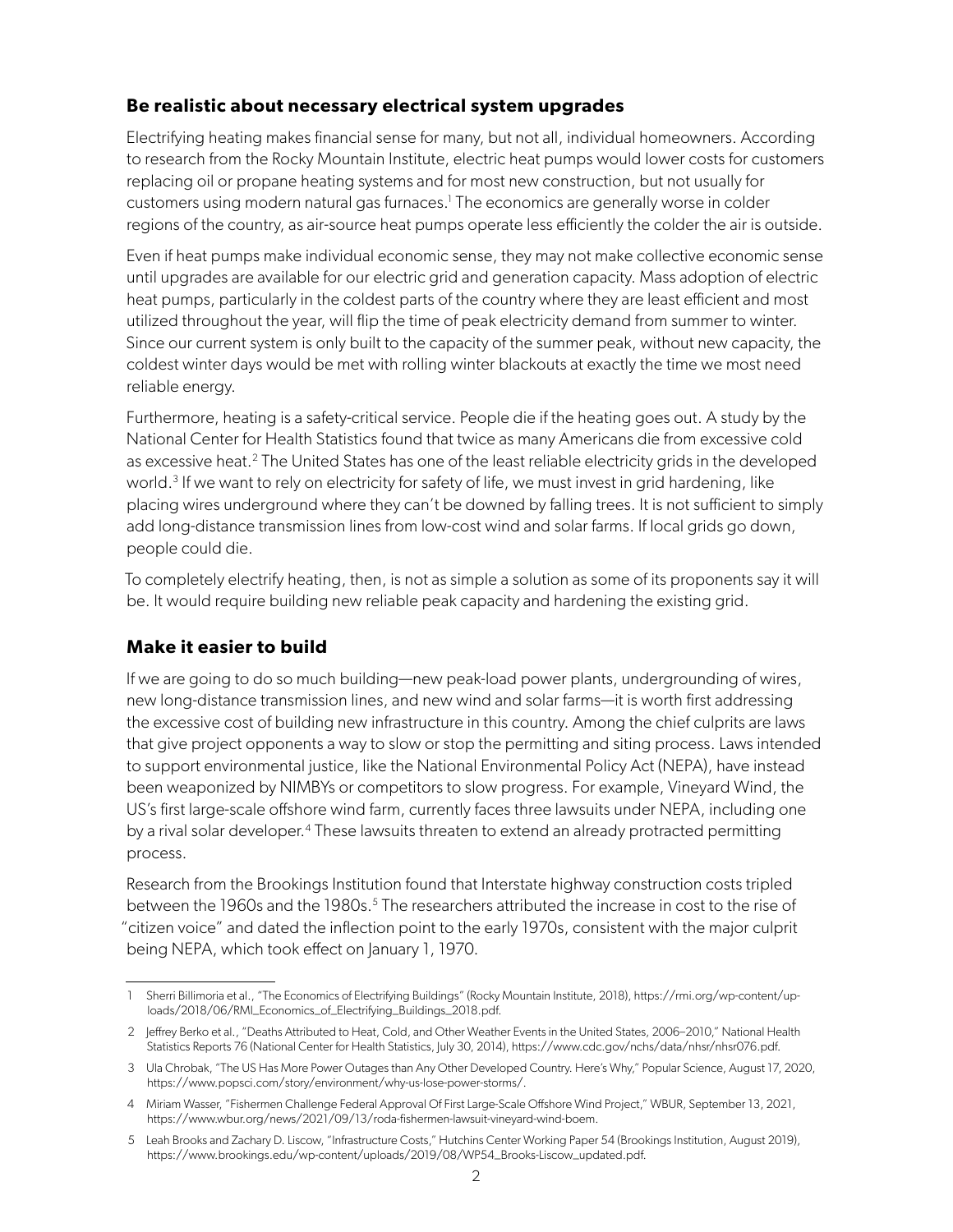By lengthening and adding risk to the permitting process, NEPA makes financing large, capitalintensive projects less attractive. Some have proposed new federal subsidies for long-distance transmission projects to overcome this obstacle.<sup>6</sup> While subsidies for these projects may be desirable in isolation, it is unwise to spend taxpayer money to overcome a permitting obstacle that Congress created and has the tools to fix. Congress should first remove the permitting obstacles and then consider whether new subsidies are still necessary. Even if they are still necessary, they would return much higher value for the taxpayer with the permitting obstacles removed.

Furthermore, as I noted above, we need more than just long-distance, high-voltage transmission lines. We need new, peak-load power plants, and we need to harden the local grid. In addition, the country would greatly benefit from new, zero-carbon baseload power plants, either nuclear or geothermal. To accommodate all of this building, we need thoroughgoing permitting reform of the kind that has been proposed in S.717, the UNSHACKLE Act. Comprehensive permitting reform would make the electrification agenda significantly more plausible and attractive.

## **Avoid picking winners and losers**

A downside of a strong policy focus on electric heat pumps is that it puts politicians in the role of picking the winning technology. If left to compete on a level playing field, a range of other possible solutions, including non-electric options, could help to decarbonize heating.

For example, many people underrate the benefits of district heating. Cities like Copenhagen, Reykjavik, and Boise have had district heating for years. While Reykjavik and Boise's systems rely on low-temperature geothermal heat, Copenhagen's, which covers 97% of the city and much of the surrounding area, is powered by waste heat from waste incineration plants and combined heat and power plants.<sup>7</sup> Boise's system powers the city's downtown and costs only \$1000 per winter month to operate.<sup>8</sup> Between district heating and smaller systems, direct-use geothermal systems in Iceland supply 90% of the country's heating needs.<sup>9</sup>

Historically, such geothermal systems as exist in Boise and Reykjavik have depended on the availability of a suitable low-temperature geothermal resource. Modern drilling technology now makes it possible to construct such a resource virtually anywhere in the country. A modern, directuse geothermal district heating system could supply an entire city with cheap, clean, non-electric heat. By avoiding a technology-specific subsidy, we could let competition and entrepreneurs, not Congress, determine the best way to decarbonize heating.

Carbon removal strategies are also an exciting piece of the solution. Enhanced weathering and ocean alkalinization seem like especially promising approaches, removing carbon dioxide from the atmosphere at a fraction of the cost of other known methods. If we could remove atmospheric carbon dioxide so cheaply on an arbitrarily large scale, it might not matter that some homes in the colder regions of the country stick with natural gas heat.

Instead of selecting one technology to decarbonize heating on its own, Congress should avoid picking winners and losers.

<sup>6</sup> For example, S.1016 in the current Congress.

<sup>7</sup> "C40: 98% of Copenhagen City Heating Supplied by Waste Heat," C40 Cities, November 3, 2011, [https://www.c40.org/case\\_stud](https://www.c40.org/case_studies/98-of-copenhagen-city-heating-supplied-by-waste-heat)[ies/98-of-copenhagen-city-heating-supplied-by-waste-heat](https://www.c40.org/case_studies/98-of-copenhagen-city-heating-supplied-by-waste-heat).

<sup>8</sup> Mckenna King, "An inside Look at the Largest Geothermal Heat System in the US," WCPO, December 6, 2018, [https://www.wcpo.](https://www.wcpo.com/news/national/an-inside-look-at-the-largest-geothermal-heat-system-in-the-us) [com/news/national/an-inside-look-at-the-largest-geothermal-heat-system-in-the-us.](https://www.wcpo.com/news/national/an-inside-look-at-the-largest-geothermal-heat-system-in-the-us)

<sup>9</sup> "Direct Use of Geothermal Resources," National Energy Authority, accessed September 14, 2021, [https://nea.is/geothermal/di](https://nea.is/geothermal/direct-utilization/nr/91)[rect-utilization/nr/91.](https://nea.is/geothermal/direct-utilization/nr/91)